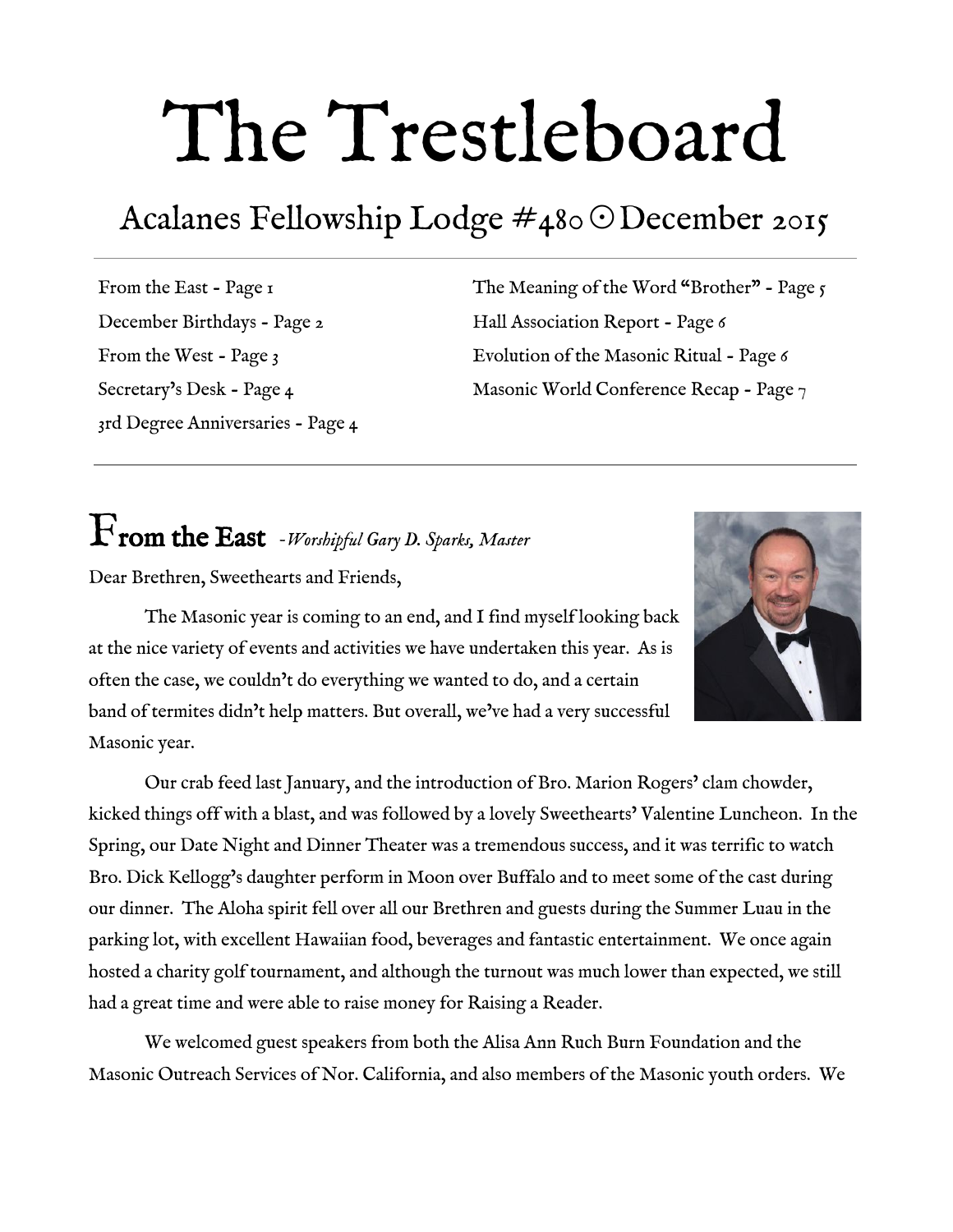discussed the ancient Landmarks of Freemasonry, learned lessons in civility, and celebrated the 80th birthdays of Most Wor. Alvin Weis and Wor. Orren Rupert.

The Lodge also engaged in community outreach this year, participating for the first time in the Moraga Faire and the Lafayette Art and Wine Festival, passing out literature and discussing Masonry and the Lodge with those who stopped by to visit our booths. And, we raised two Brothers to the sublime degree of Master Mason this year.

But the year is not quite over yet. Please join us for the Annual Installation of Officers on December 12th as we welcome Bro. Marion Rogers to the Oriental Chair, and also on December 19th for our Sweethearts Holiday Luncheon as we show our appreciation for the ladies who help to make our work possible.



For my last time as Master, I extend an invitation to all those Masons who have been away from Lodge to return home to Acalanes Fellowship Lodge. No matter how long you have been away, I invite you to renew your relationship with the Fraternity. We are best able to seek Light when the past is united with the present, so that we may all look to the future.

It has been my privilege and my pleasure to serve the Lodge this year, and I thank you for your support and trust. I am certain the Lodge will be in excellent hands next year, and I look forward to what Bro. Rogers has planned for us.

| Roy Couch                | December <sub>1</sub> | James V. Davey      | December 25 |
|--------------------------|-----------------------|---------------------|-------------|
| Roland J. Turk           | December <sub>1</sub> | C.T. Watson         | December 25 |
| William C. Armstrong, PM | December $\zeta$      | Lew Jenkins         | December 27 |
| Spencer M. Sealander     | December 6            | Kishore V. Nath     | December 27 |
| William J. Smith, Jr.    | December 11           | Charlie M. Wooten   | December 27 |
| Steven F. Klamm          | December 15           | James A. Borup      | December 29 |
| Brian R. Flannery        | December 21           | David R. Oyler      | December 29 |
| Timothy J. Riley, PM     | December 21           | Jay B. Williams, PM | December 29 |
| William L. Whitten       | December 22           |                     |             |

# December Birthdays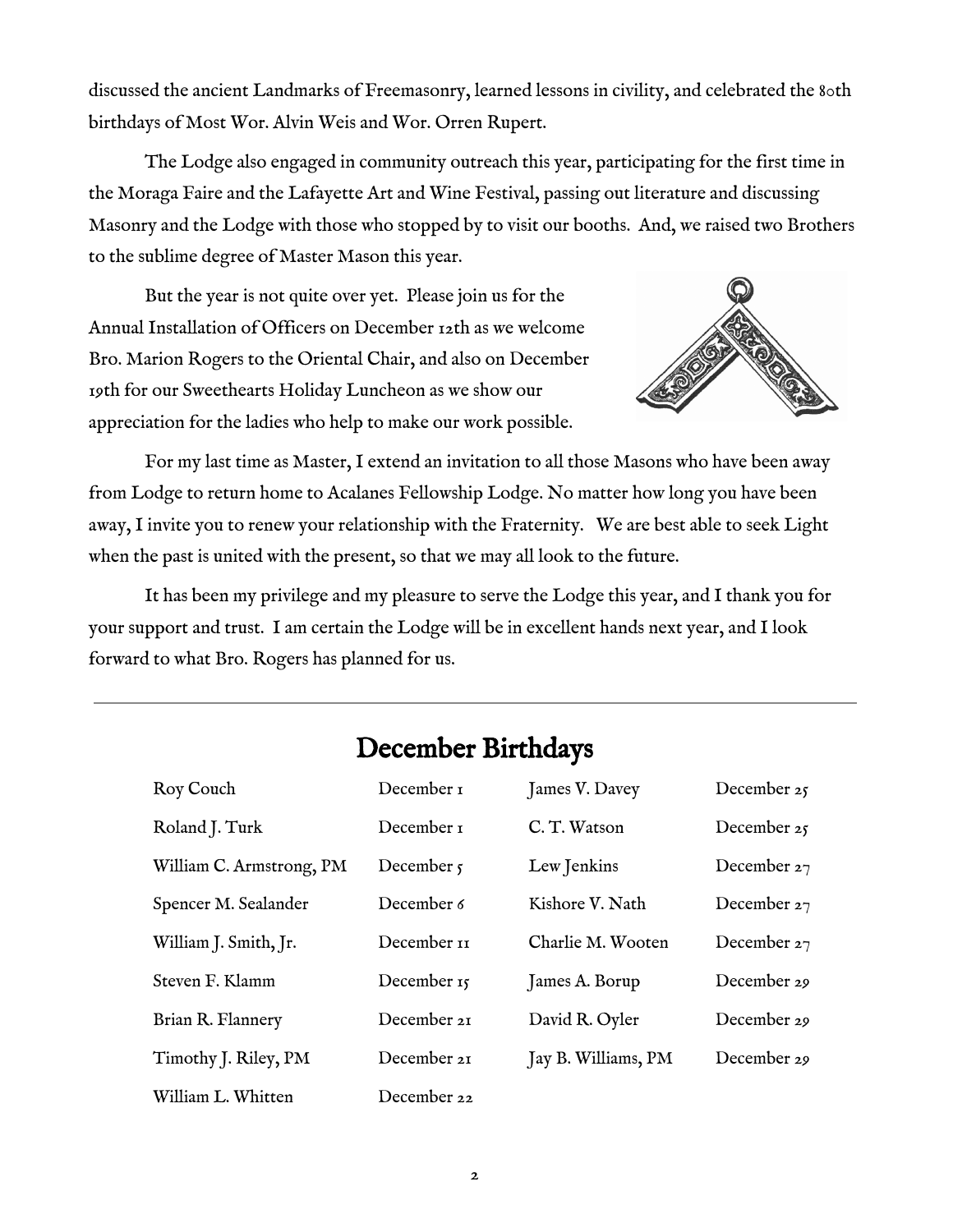# From the West

Acalanes Fellowship Lodge will install its 2016 officers Saturday, December 12th, beginning at 4:30 PM. Dinner will follow. Reservations are required although there is no charge for the dinner. Please make you reservations at [www.acalanesfellowshiplodge.com/events.](http://www.acalanesfellowshiplodge.com/events)

We are excited about the new challenges and opportunities as we take on our new roles in the next year. As you masons remember, when we signed the bylaws of the lodge, we were told that by signing we would be subjected to its burdens and its responsibilities, as well as entitled to its



benefits and its privileges. We're hoping that those of you who have not been active in the activities of the lodge for a few years will find some time to re-engage. You will find it rewarding. We need your ideas and enthusiasm. Together we can accomplish great things.

These are the officers who are committed to leading our lodge next year:

| Bob Smith - Tiler                | Frank Shoffner - Chaplain        |
|----------------------------------|----------------------------------|
| Bill Smith - Jr. Steward         | Fred Lezak - Secretary           |
| Adam Hanin - Sr. Steward         | Mark Williams - Treasurer        |
| Chan Eason - Marshall            | Michael Roberts, PM - Jr. Warden |
| David Kreutzinger - Jr. Deacon   | Harry Burt - Sr. Warden          |
| Bob Strohmeyer - Sr. Deacon      | Marion Rogers - Master           |
| David Stickney - Asst. Secretary | Officers Coach - Tom Riley       |

I look forward to seeing you all at our December Stated Meeting and our Officers Installation Ceremony.

Sincerely & Fraternally, *Marion P. Rogers Sr. Warden*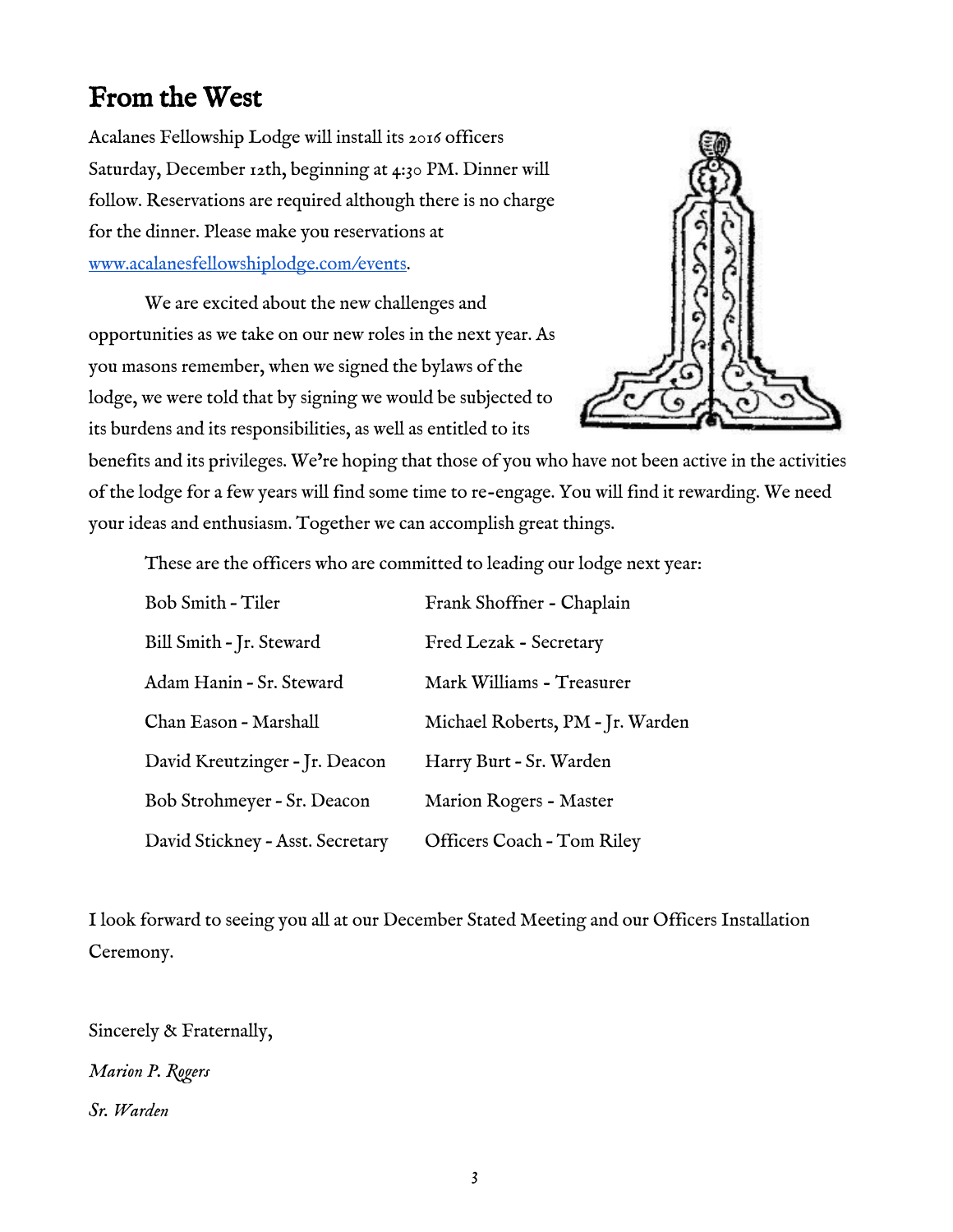# From the Secretary's Desk *Fred Lezak, Secretary*

With Thanksgiving behind us, the holiday season is here. Also upon us are those year-end events like the installation of officers. Of prime importance for the fiscal health of the lodge is the payment of our annual dues. By now, you will have received your dues letter. If you haven't yet received the letter, please email me at fredandpat@lezak.net. I will be sure to get a new letter out to you. Once you get the letter, why not send a check right away while it

is still on your mind. It would make me happy and our Treasurer Mark Williams positively ecstatic.

Speaking of dues, wouldn't be great if you could see how we spend those dues. All you have to do is come on down to a lodge meeting. We still meet every first Tuesday of the month. Social hour begins at 5:30pm with dinner at 6:30. The meeting follows at  $7:30$ . Come any time. If you haven't been to meeting for a while I am certain you will feel the brotherhood and comradery the minute you walk in the door. If you need a ride, call one of the officers. We would be delighted to help.



I look forward to seeing you at the next meeting.



# Third Degree Anniversaries

Jeffrey D. Boeschert December 9, 2008

Robert D. Haile December 2, 1952

Roland J. Turk December 9, 1971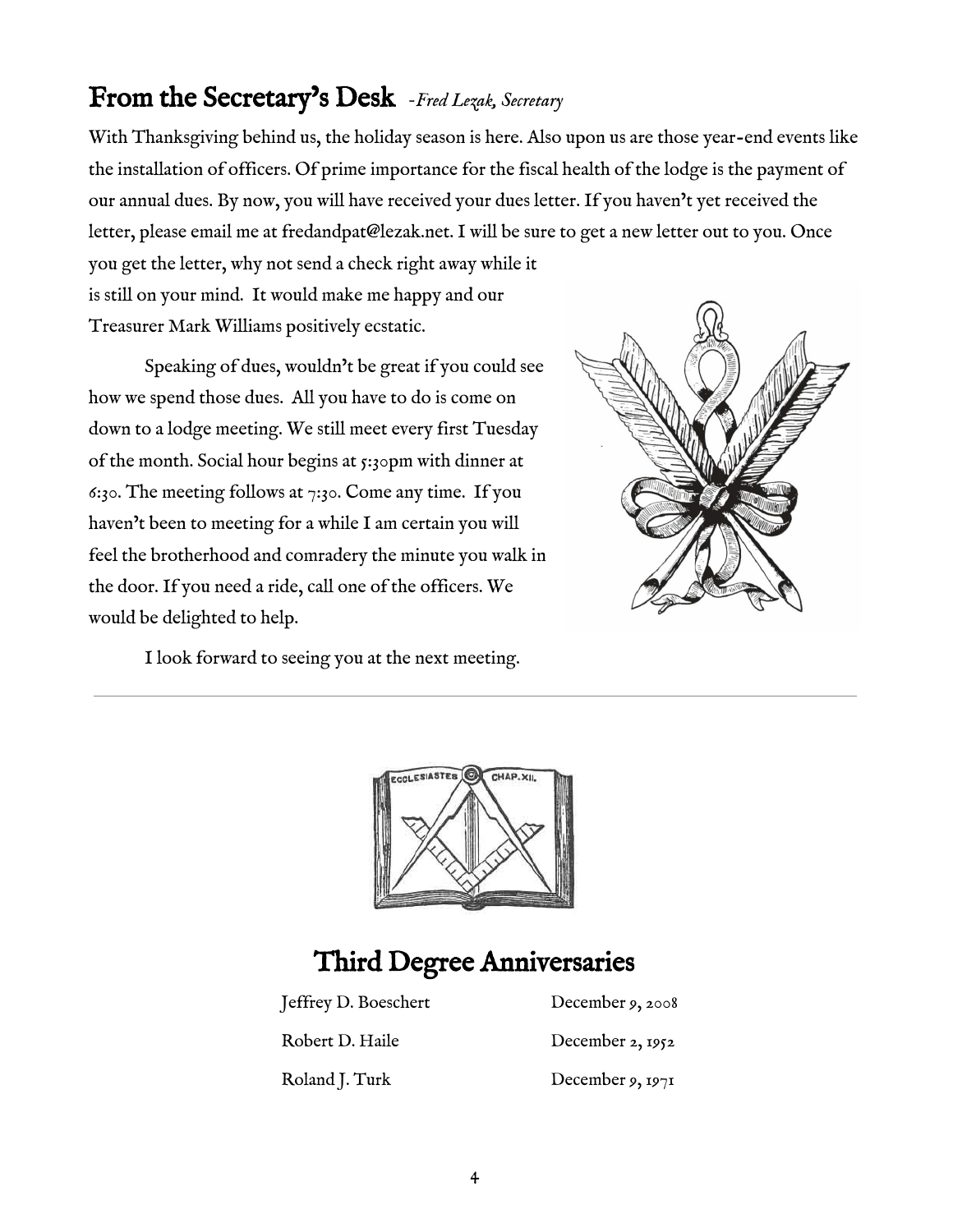#### THE MEANING OF THE WORD "BROTHER"

Have you ever given much thought about the word "Brother?" Have you ever truly sought to understand its meaning, other than to use it as a general greeting when attending your Lodge meeting?

When you take a fellow Mason's hand, Do you really understand the richness, the affection with which the inflection of the word should be spoken? Or do you use it as just a token?

When you say the precious word, "Brother," you're expressing a feeling that no other word could possibly convey among men. A feeling that is beyond the ken of non-Masons, who know not the fealty of our unique Fraternity.

So, when you greet a Brother, anywhere, let him feel you really care. Let the warmth of the greeting flow through your hand, so he will know that the greeting is truly none other than straight from the heart of his Brother.

> *W.C. Armstrong, PM Acalanes Fellowship Lodge #480 Lafayette, CA*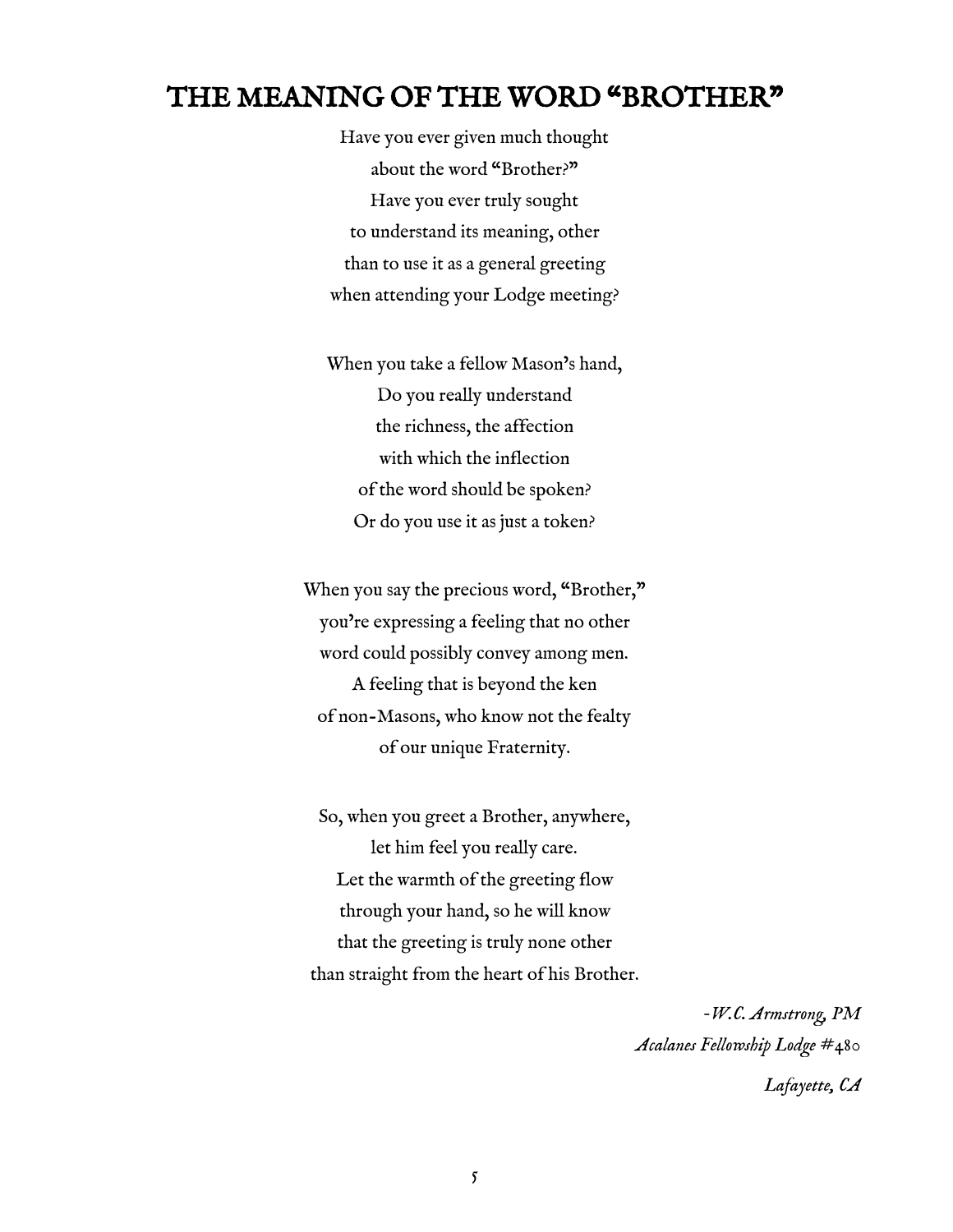### Hall Association Report *Bob Smith, President, Hall Association*

This year has seen good rentals with a cooking school, church, and other new renters. The kitchen seems to be one of the favorite areas of the lodge with a children's cooking school using it for several weeks this summer.

The parking lot was used for a rummage sale by a woman's group as well as parking for the Lafayette Festival this fall. The lodge is being used by the theater group from across the street and several fraternal organizations.

Progress has been made with construction and we are now in the final phase. Corrective work has been completed and we have new windows, doors, and drainage system on the parking side of the building. Painting of the exterior will be done as soon as the stucco has leached and is completely dry. We will soon be needing help in getting the lodge back in shape for our installation. Look for an announcement soon.

The Hall Association would like to extend a THANK YOU for all who helped with this year.

# Evolution of the Masonic Ritual – Annual Masonic Symposium

The symposium was a whole day event with five principal speakers (two past Grand Masters and the current California GM) which culminated in a boisterous representation of an initiation derived from a script dated 1695. Back before the Grand Lodge of England (GLE) was formed by four tavern based lodges, Masonic rituals were essentially catechisms that the initiate was expected to embrace and to learn. The ceremonies took place in an upper room, generally of a tavern, and involved a great deal of hazing that was typical of the age.

An early order of business for the GLE was to formalize the two rituals generally used at the time – the Entered Apprentice and the Fellow Craft degrees. These degrees were widely adopted, particularly in France. A few years later the GLE developed the third degree that the French Grand Lodge decided not to adopt, and in its stead invented the Scottish Rite (so named for a confusion between the French for accessories and Scottish). Much later, as part of reconciliation between the Moderns (the GLE) and the Ancients, the York Rite was formed and GLE became the United Grand Lodge of England (UGLE).

For further reading, see *The origin of Masonry* by David Stephenson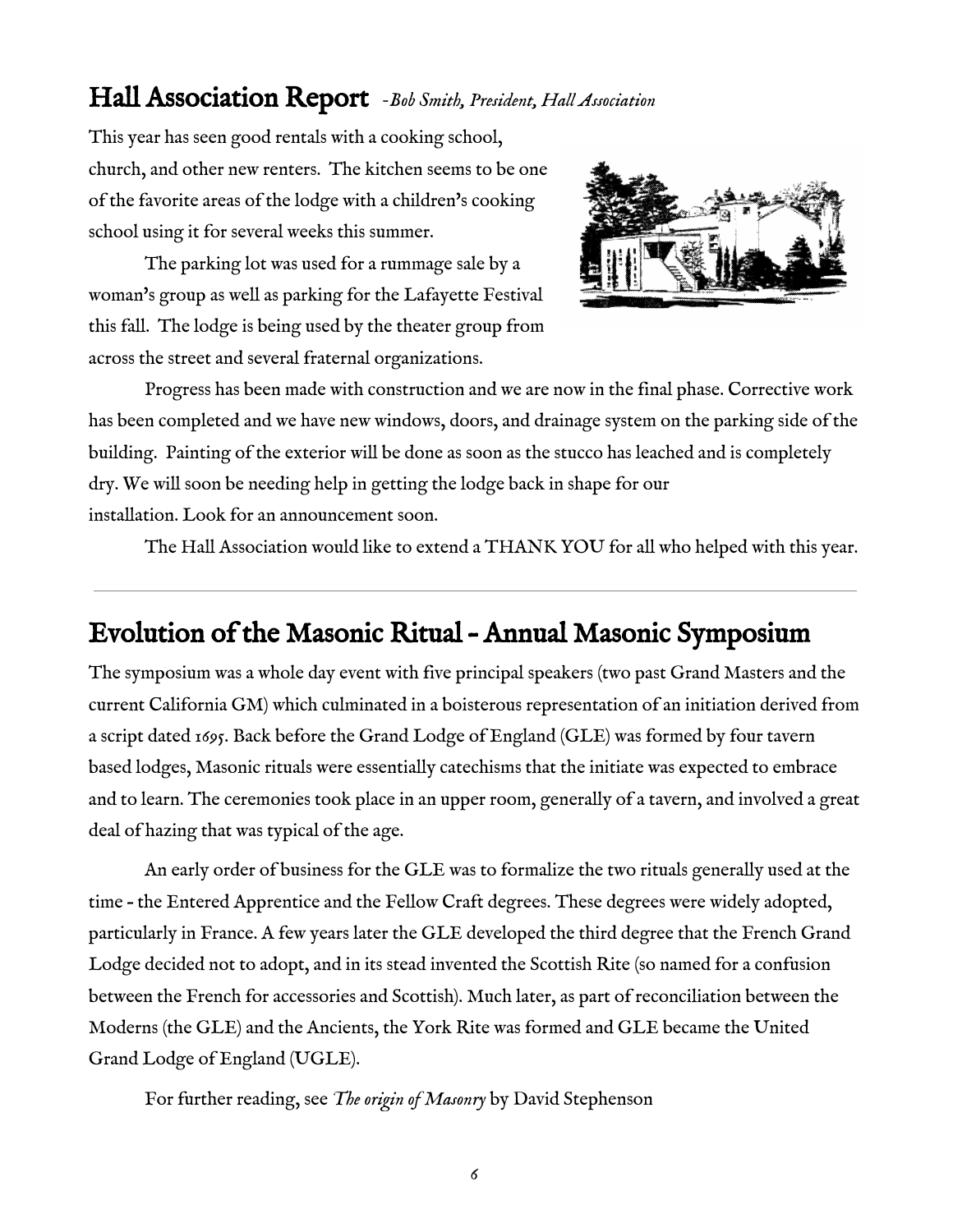#### XIV World Conference of Regular Masonic Grand Lodges

The Grand Lodge of California, the Most Worshipful Prince Hall Grand Lodge of California, and the Grand Lodge of Iran (in Exile) recently joined forces to co-host the XIV World Conference here in San Francisco November 18-21, 2015.

For those fortunate enough to attend, we felt privileged to represent California Freemasonry and to meet with Masonic leaders from all parts of the globe to exchange ideas and build relationships. The assembly of so many Masons from different countries provided much insight into what is happening with Masonry around the world. From the official presentation of white papers and discussions during the daytime sessions to the social and fraternal interaction we enjoyed in the evenings on the dinner cruise, during the banquet and at the exquisite formal gala and closing ceremonies under the rotunda at San Francisco City Hall, those of us who attended walked away inspired and with renewed hope and zeal for the Fraternity.

While there were many topics presented during the sessions, the common theme throughout the conference, interestingly enough, mirrored much of the discussion we have had here at Acalanes Fellowship Lodge over the past several years. That is, the world is changing, and Freemasonry needs to change how it relates to this new world while still retaining all that is fundamental to our craft.

Most Worshipful Rudy Barbosa Levy, Past Grand Master of Masons in Bolivia, and the Executive Secretary of the Inter-American Masonic Confederation, sketched out the major issues facing Masonry moving forward in a white paper. Freemasonry is an order with bylaws, customs, traditions, rites, rituals, symbols and often, characteristics borrowed from medieval religious orders. Yet it is also a fraternity that seems to "live more in a state of déjà vu than in the present, advancing its practice." Freemasonry has maintained an institutional model that is 300+ year old, but it is a model that has not thus far been able to renovate itself and accompany the evolution that society is experiencing. It is a model that has remained static and is showing signs of "profound fatigue."

He spelled out that the solutions are up to us. We must adapt to the new ways of communicating with younger generations. We need to "think differently" about Freemasonry and learn to update and adjust our old operating processes to our current needs, tools, and options as is currently happening in the fields of economics and education. We need to step out of our comfort zones and redesign the framework of Freemasonry adapted to the 21st century. None of this should come as a surprise to any of us, as this has been (and continues to be) a major topic of conversation at our Lodge. But the long and the short of it remains: we are merely the caretakers of our craft in this time, but the future of Freemasonry is in our hands.

7